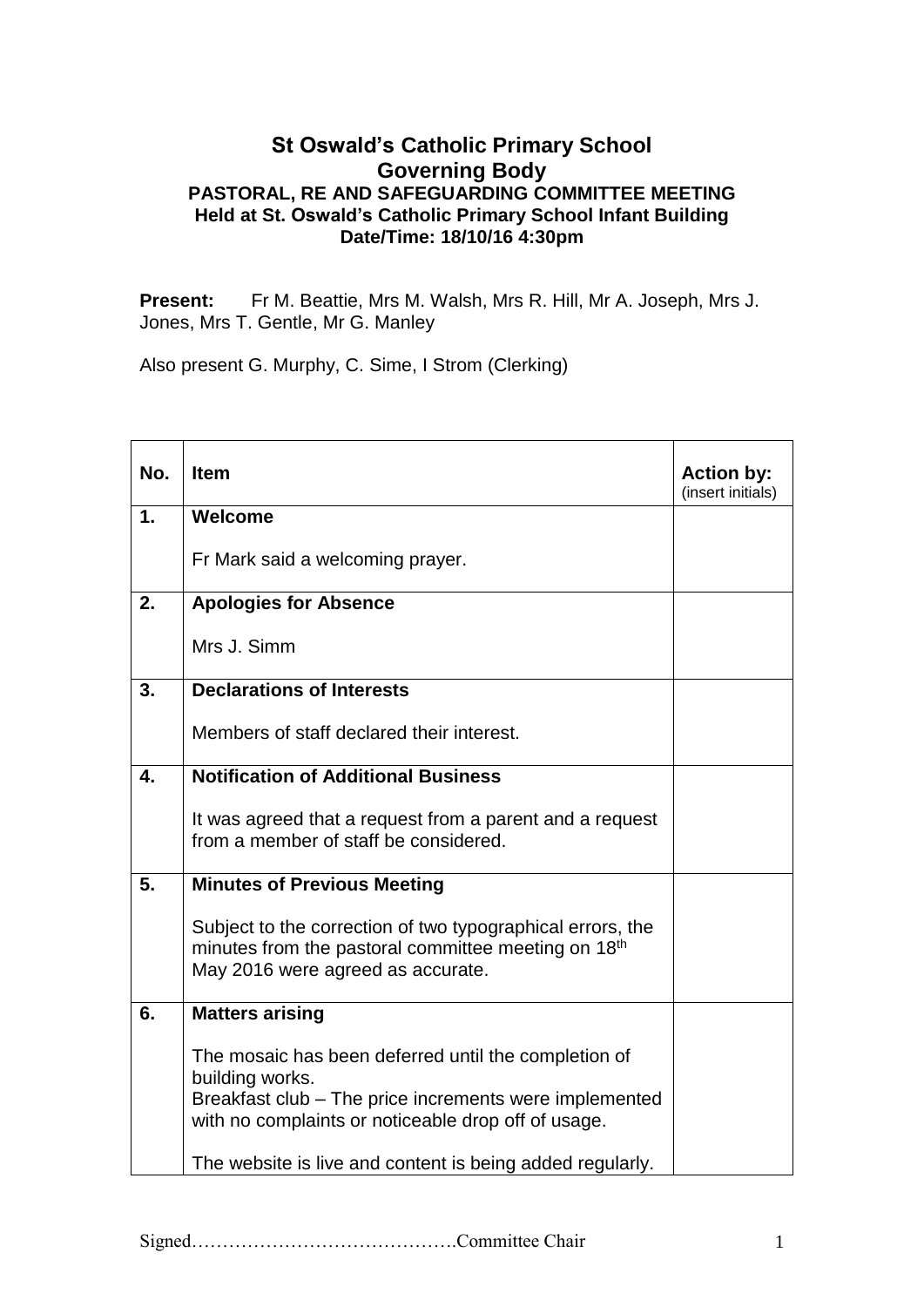|    | Fr Mark asked if the link to the parish website had                                                                                                                                                                                                                                                                                                                                                                                                                                                                                                                                                                                                                                                                                                                                                                                                                                                                                                                                                                                                                                                                                                                                                                                                                                                                                                          |  |
|----|--------------------------------------------------------------------------------------------------------------------------------------------------------------------------------------------------------------------------------------------------------------------------------------------------------------------------------------------------------------------------------------------------------------------------------------------------------------------------------------------------------------------------------------------------------------------------------------------------------------------------------------------------------------------------------------------------------------------------------------------------------------------------------------------------------------------------------------------------------------------------------------------------------------------------------------------------------------------------------------------------------------------------------------------------------------------------------------------------------------------------------------------------------------------------------------------------------------------------------------------------------------------------------------------------------------------------------------------------------------|--|
|    | been included. Miss Sime said she would check and                                                                                                                                                                                                                                                                                                                                                                                                                                                                                                                                                                                                                                                                                                                                                                                                                                                                                                                                                                                                                                                                                                                                                                                                                                                                                                            |  |
|    | ensure it was there.                                                                                                                                                                                                                                                                                                                                                                                                                                                                                                                                                                                                                                                                                                                                                                                                                                                                                                                                                                                                                                                                                                                                                                                                                                                                                                                                         |  |
|    | Governor commented on how good the pupils looked in                                                                                                                                                                                                                                                                                                                                                                                                                                                                                                                                                                                                                                                                                                                                                                                                                                                                                                                                                                                                                                                                                                                                                                                                                                                                                                          |  |
|    | the new uniform. It had been a popular choice.                                                                                                                                                                                                                                                                                                                                                                                                                                                                                                                                                                                                                                                                                                                                                                                                                                                                                                                                                                                                                                                                                                                                                                                                                                                                                                               |  |
|    |                                                                                                                                                                                                                                                                                                                                                                                                                                                                                                                                                                                                                                                                                                                                                                                                                                                                                                                                                                                                                                                                                                                                                                                                                                                                                                                                                              |  |
| 7. | <b>New Term Report</b>                                                                                                                                                                                                                                                                                                                                                                                                                                                                                                                                                                                                                                                                                                                                                                                                                                                                                                                                                                                                                                                                                                                                                                                                                                                                                                                                       |  |
|    | There had been a very positive start to the academic<br>year from pupils and staff. The changes to introduce new<br>staff to both buildings had been well received. The new<br>nursery lead was having an instant impact with staff and<br>parents, making the setting much more open and<br>approachable.                                                                                                                                                                                                                                                                                                                                                                                                                                                                                                                                                                                                                                                                                                                                                                                                                                                                                                                                                                                                                                                   |  |
|    | A questionnaire was sent to all staff before the summer<br>holidays. The responses had been largely positive. Some<br>areas for development had been identified and included<br>in the School Development Plan. The questionnaire was<br>seen as a baseline and would be sent to staff again<br>towards the end of the new academic year. The<br>questionnaire has been shared with all unions but there<br>has been no response from any of them. Mr Hegarty has<br>agreed to write a letter to staff to accompany the<br>findings. A governor asked if it was felt that the<br>responses would be any different if the survey was<br>done at that point. - It was felt that it would as many of<br>the newly recruited staff had a very positive outlook.<br>Some of the support staff may not be as happy at the<br>moment as the new structure has taken effect and the<br>impact on salaries was becoming clear to them. The<br>union have been in to the staff to explain the impact. A<br>governor asked if all of the staff were on the living<br>wage? - All of the staff are paid at the new National<br>Living Wage or higher although some of the lower paid<br>staff maybe below the theoretical living wage. The TA's<br>were above this rate though. Governors asked for this<br>issue to be discussed further by the Resources<br>Committee. |  |
| 8. | <b>SENCO Update</b>                                                                                                                                                                                                                                                                                                                                                                                                                                                                                                                                                                                                                                                                                                                                                                                                                                                                                                                                                                                                                                                                                                                                                                                                                                                                                                                                          |  |
|    | Miss Townson has resigned her post to take up an<br>assistant headteacher role at Sudley. The process for<br>recruiting a new SENCO has begun but it is a difficult<br>time of year to recruit teaching staff due to the timescales<br>for resignations. There were 6 applicants which have<br>been shortlisted to 4 who have been invited in to do a<br>task and lesson observation. Interviews will take place on                                                                                                                                                                                                                                                                                                                                                                                                                                                                                                                                                                                                                                                                                                                                                                                                                                                                                                                                          |  |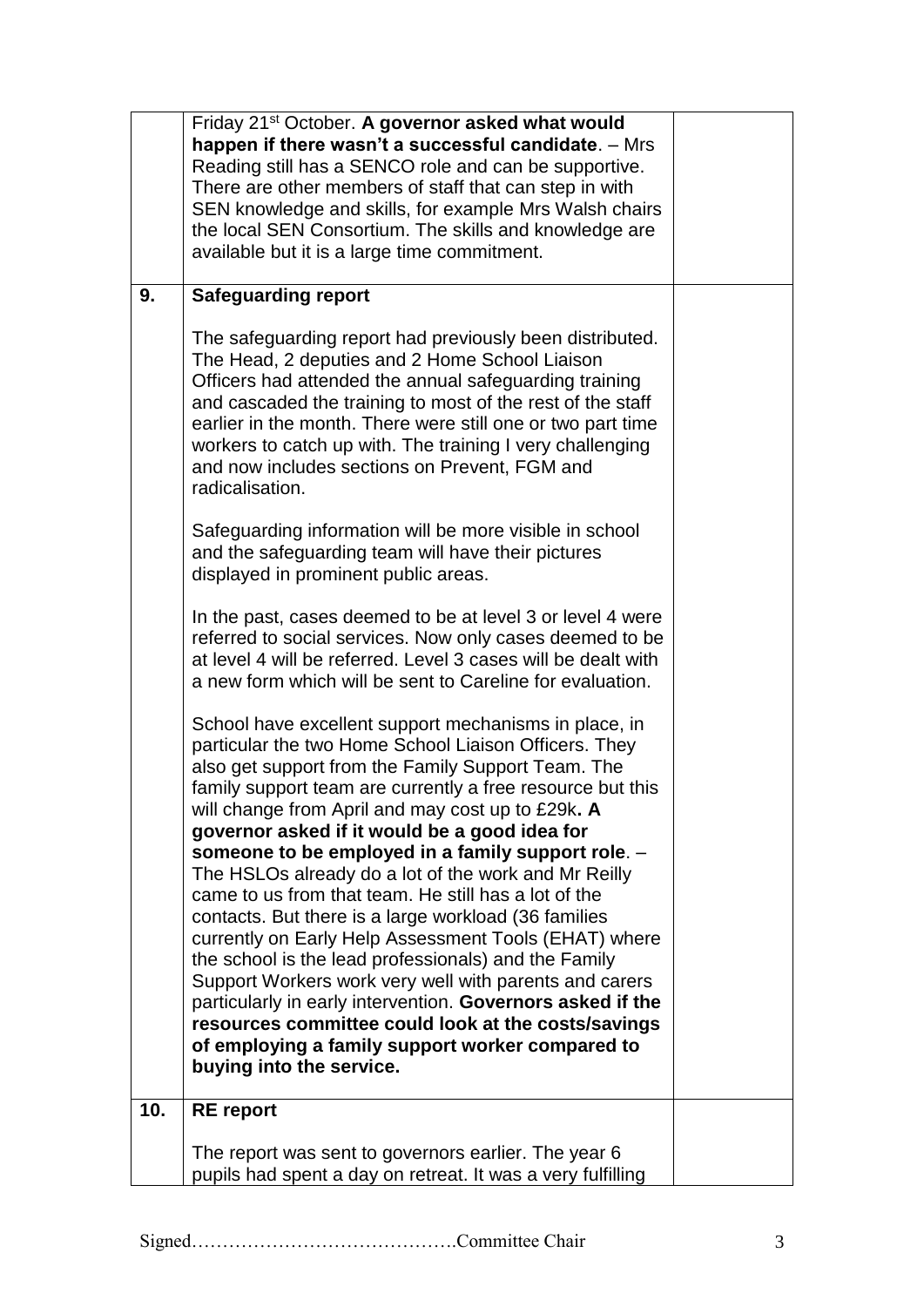|     | day and the feedback from the pupils was positive.<br>Options for other year groups were being explored.<br>There is a focus on Judaism this term.                                                                                                                                                                                            |  |
|-----|-----------------------------------------------------------------------------------------------------------------------------------------------------------------------------------------------------------------------------------------------------------------------------------------------------------------------------------------------|--|
|     | The Year of Mercy concluded with a celebration held in<br>church attended by most pupils.                                                                                                                                                                                                                                                     |  |
|     | The school will be supporting CAFOD World Gifts before<br>Christmas.                                                                                                                                                                                                                                                                          |  |
|     | The displays around school are looking excellent.                                                                                                                                                                                                                                                                                             |  |
|     | Governors thanked Mr Dunn for his report and hard<br>work.                                                                                                                                                                                                                                                                                    |  |
| 11. | <b>SEN report</b>                                                                                                                                                                                                                                                                                                                             |  |
|     | The pupil that was on an EHCP left in the summer to an<br>appropriate provision. He has settled in well.                                                                                                                                                                                                                                      |  |
|     | The school nurse has a drop in session once a month.                                                                                                                                                                                                                                                                                          |  |
|     | The school INSET day on 31 <sup>st</sup> October will be on ADHD<br>and will have a guest from the ADHD Foundation to<br>deliver the training. NQTs will also undergo ASD training.                                                                                                                                                           |  |
|     | Provision plans are now more consistent across school.                                                                                                                                                                                                                                                                                        |  |
|     | Many of the services are starting to become traded.                                                                                                                                                                                                                                                                                           |  |
|     | Governors thanked Miss Townson and Mrs Reading for<br>their hard work and report.                                                                                                                                                                                                                                                             |  |
| 12. | <b>Attendance report</b>                                                                                                                                                                                                                                                                                                                      |  |
|     | Attendance still has a high profile in the school. The<br>Deputies, HSLOs and the Education Welfare Officer<br>(EWO) meet regularly. They are currently reviewing the<br>policy.                                                                                                                                                              |  |
|     | Persistently Absent (PA) figures are still based on 90%<br>or lower. Currently 64 children are in that category but<br>this early in the year only a couple of days of absence<br>can have a big impact.                                                                                                                                      |  |
|     | A governor asked what impact a recent ruling on<br>school term time holidays had had. - The school were<br>still submitting paperwork to the authority as they had<br>been doing for the authority to make a judgement. Some<br>parents can try to discuss the situation and there may be<br>some flexibility depending upon previous absence |  |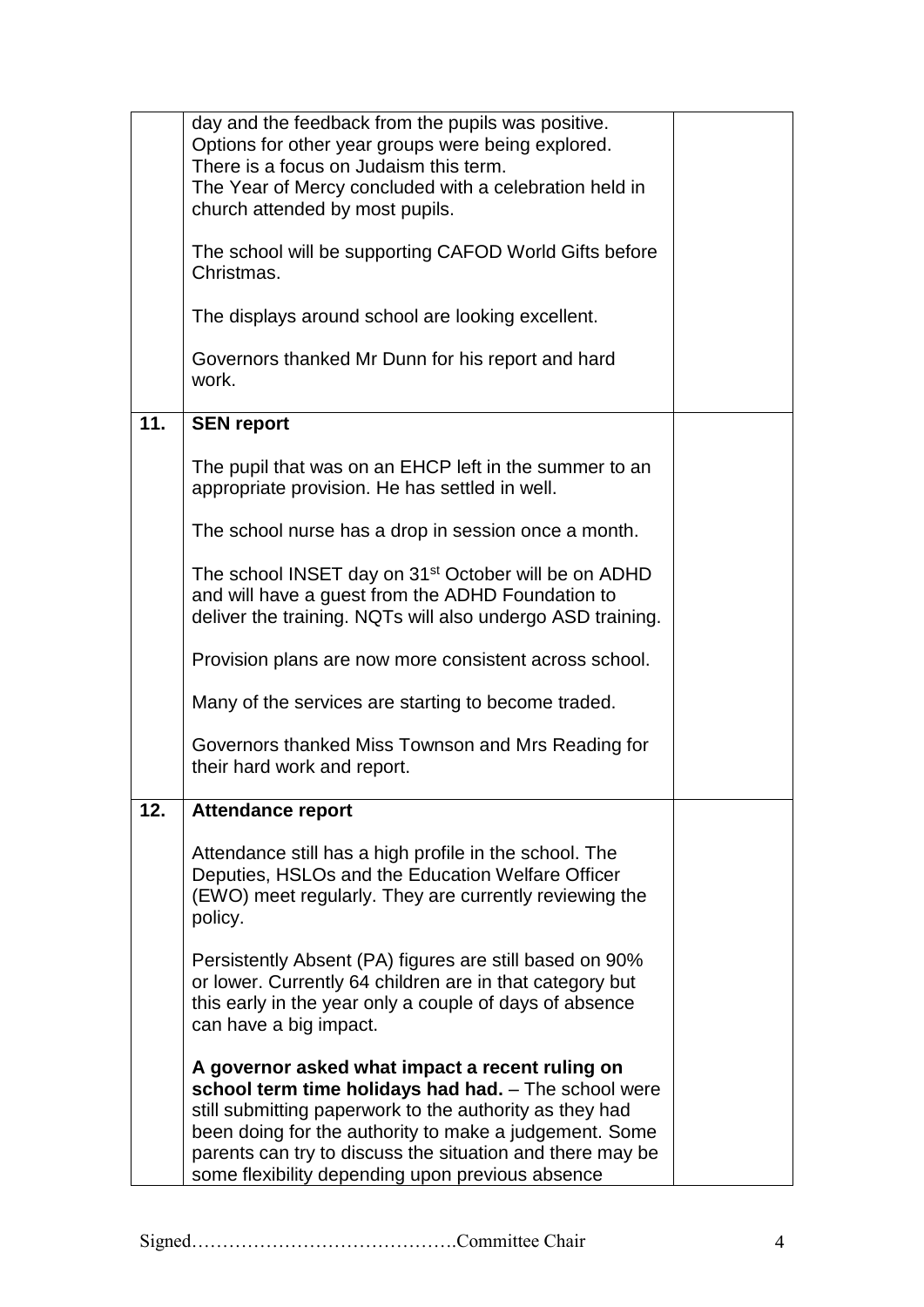|     | records. A governor asked if parents went on holiday<br>but called in to say the child was sick $-$ We believe<br>this has happened but the paperwork can still go to the<br>authority. It is for the parent to show that the pupil was<br>sick.<br>Governors were informed that a child had been removed<br>from school for safeguarding reasons but was still<br>classed as on roll. This was having an effect on the<br>school's statistics.                                                                                                                                                                                                                                                                                                                       |  |
|-----|-----------------------------------------------------------------------------------------------------------------------------------------------------------------------------------------------------------------------------------------------------------------------------------------------------------------------------------------------------------------------------------------------------------------------------------------------------------------------------------------------------------------------------------------------------------------------------------------------------------------------------------------------------------------------------------------------------------------------------------------------------------------------|--|
| 13. | <b>Policies for ratification</b>                                                                                                                                                                                                                                                                                                                                                                                                                                                                                                                                                                                                                                                                                                                                      |  |
|     | All policies had been distributed prior to the meeting.                                                                                                                                                                                                                                                                                                                                                                                                                                                                                                                                                                                                                                                                                                               |  |
|     | Child Protection Policy - A governor asked if they<br>witnessed or heard anything could they make a<br>referral? – Yes. Anyone can now make a referral and it<br>should be direct to the safeguarding team, not through a<br>third party (including school). Governors agreed the<br>policy.                                                                                                                                                                                                                                                                                                                                                                                                                                                                          |  |
|     | Looked After Children - A governor asked how the<br>salutation on a letter was written. It was confirmed that<br>the school uses the salutation "Dear Parent/Carer"<br>Governors asked who the named governor was. It<br>was agreed that Joanne Jones should be the named<br>governor. Governors agreed the policy.                                                                                                                                                                                                                                                                                                                                                                                                                                                   |  |
|     | Relationships and Sex Education (RSE) Policy - There<br>was a discussion about the balance between the church<br>teachings and moral responsibilities. It was agreed by all<br>that the pupil was at the heart of the policy. A governor<br>asked if pornography should be covered in the policy. - It<br>was highlighted that this was covered in the e-safety<br>policy ensuring that safe messages were consistent.<br>Governors discussed whether parents could withdraw<br>their child from some aspects of the RSE curriculum.<br>This also touched on whether parents could withdraw<br>pupils from some aspects of religious education given<br>that they had chosen to send their child to a Catholic<br>school. Governors agreed the policy as distributed. |  |
|     | Collective Worship Policy – It was noted that the policy<br>followed liturgical themes. A governor asked what<br>training was given to staff. - It was included in all of the<br>induction documentation and discussions. NQTs<br>attended courses and the CCRS qualification was<br>supported financially. Governors agreed the policy.                                                                                                                                                                                                                                                                                                                                                                                                                              |  |